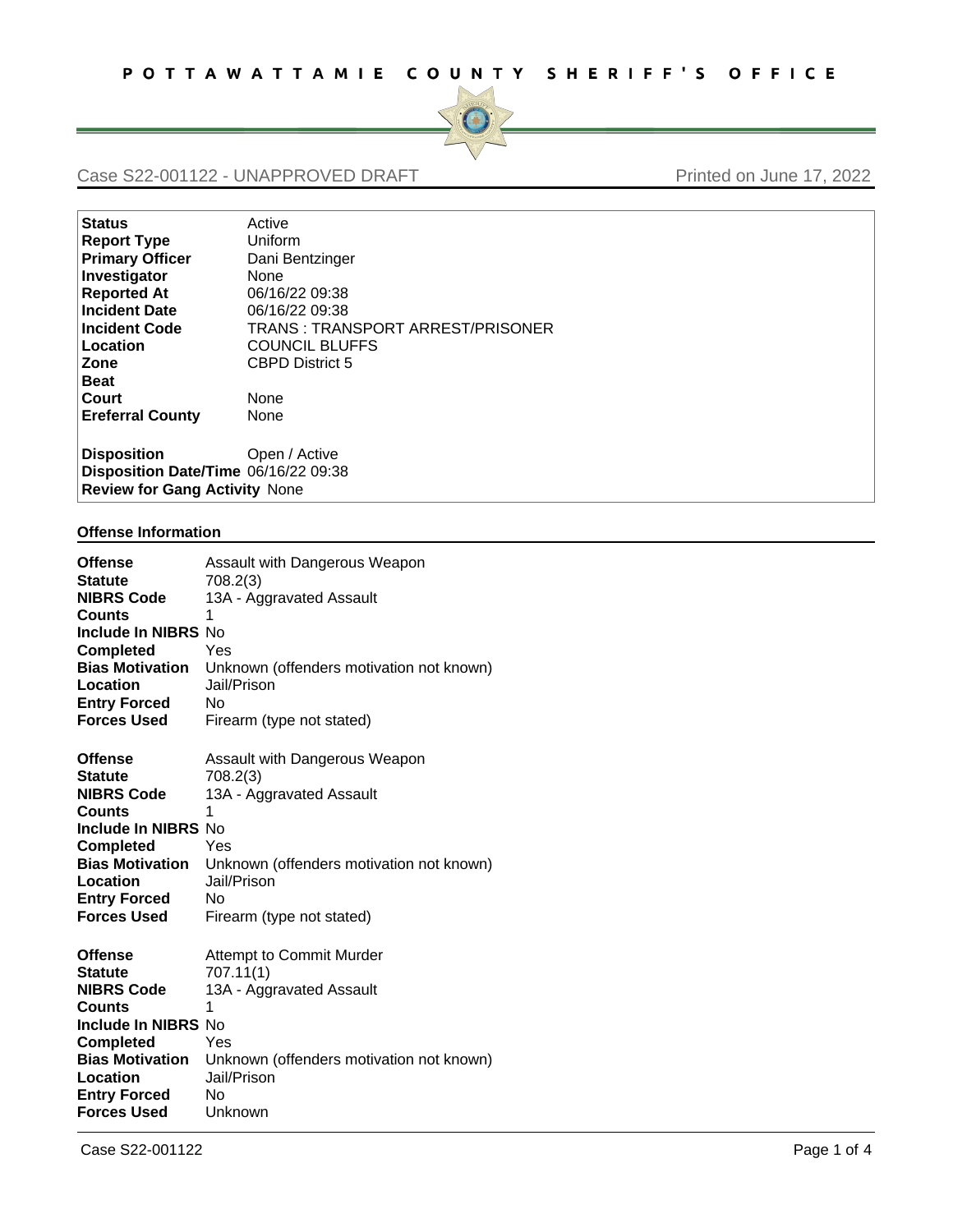| <b>Offense</b><br>Statute<br><b>NIBRS Code</b><br>Counts<br>Include In NIBRS No<br><b>Completed</b><br><b>Bias Motivation</b><br>Location<br><b>Entry Forced</b><br><b>Forces Used</b><br><b>Cargo Theft</b> | Burglary 1st Deg -- Bodily Injury<br>713.3<br>120 - Robbery<br>1<br>Yes<br>Unknown (offenders motivation not known)<br>Jail/Prison<br>No<br>Unknown<br>No                                                                    |
|--------------------------------------------------------------------------------------------------------------------------------------------------------------------------------------------------------------|------------------------------------------------------------------------------------------------------------------------------------------------------------------------------------------------------------------------------|
| <b>Offense</b><br>Statute<br><b>NIBRS Code</b><br>Counts<br>Include In NIBRS<br><b>Completed</b><br><b>Bias Motivation</b><br>Location<br><b>Entry Forced</b>                                                | Carry Weapon -- Concealed on Person<br>724.4(1)<br>520 - Weapon Law Violations<br>1<br><b>No</b><br>Yes<br>Unknown (offenders motivation not known)<br>Jail/Prison<br>No<br><b>Criminal Activities Possessing/Concealing</b> |
| <b>Offense</b><br><b>Statute</b><br><b>NIBRS Code</b><br>Counts<br><b>Include In NIBRS</b><br><b>Completed</b><br><b>Bias Motivation</b><br>Location<br><b>Entry Forced</b>                                  | Carry Weapon -- Concealed on Person<br>724.4(1)<br>520 - Weapon Law Violations<br>1<br>Yes<br>Yes<br>Unknown (offenders motivation not known)<br>Jail/Prison<br>No<br><b>Criminal Activities Possessing/Concealing</b>       |
| <b>Offense</b><br><b>Statute</b><br><b>NIBRS Code</b><br>Counts<br><b>Include In NIBRS No</b><br>Completed<br><b>Bias Motivation</b><br>Location<br><b>Entry Forced</b>                                      | Criminal Mischief - 5th Degree<br>CB/8.44.010<br>1<br>Yes<br>Unknown (offenders motivation not known)<br>Jail/Prison<br>No                                                                                                   |
| <b>Offense</b><br><b>Statute</b><br><b>NIBRS Code</b><br><b>Counts</b><br><b>Include In NIBRS No</b><br><b>Completed</b><br><b>Bias Motivation</b><br>Location<br><b>Entry Forced</b>                        | Discharge of Friearms in City Limits<br>CB/8.74.010<br>1<br>Yes<br>Unknown (offenders motivation not known)<br>Jail/Prison<br>No                                                                                             |
| <b>Offense</b><br>Statute<br><b>NIBRS Code</b><br>Counts<br>Include In NIBRS No                                                                                                                              | Discharge of Friearms in City Limits<br>CB/8.74.010<br>1                                                                                                                                                                     |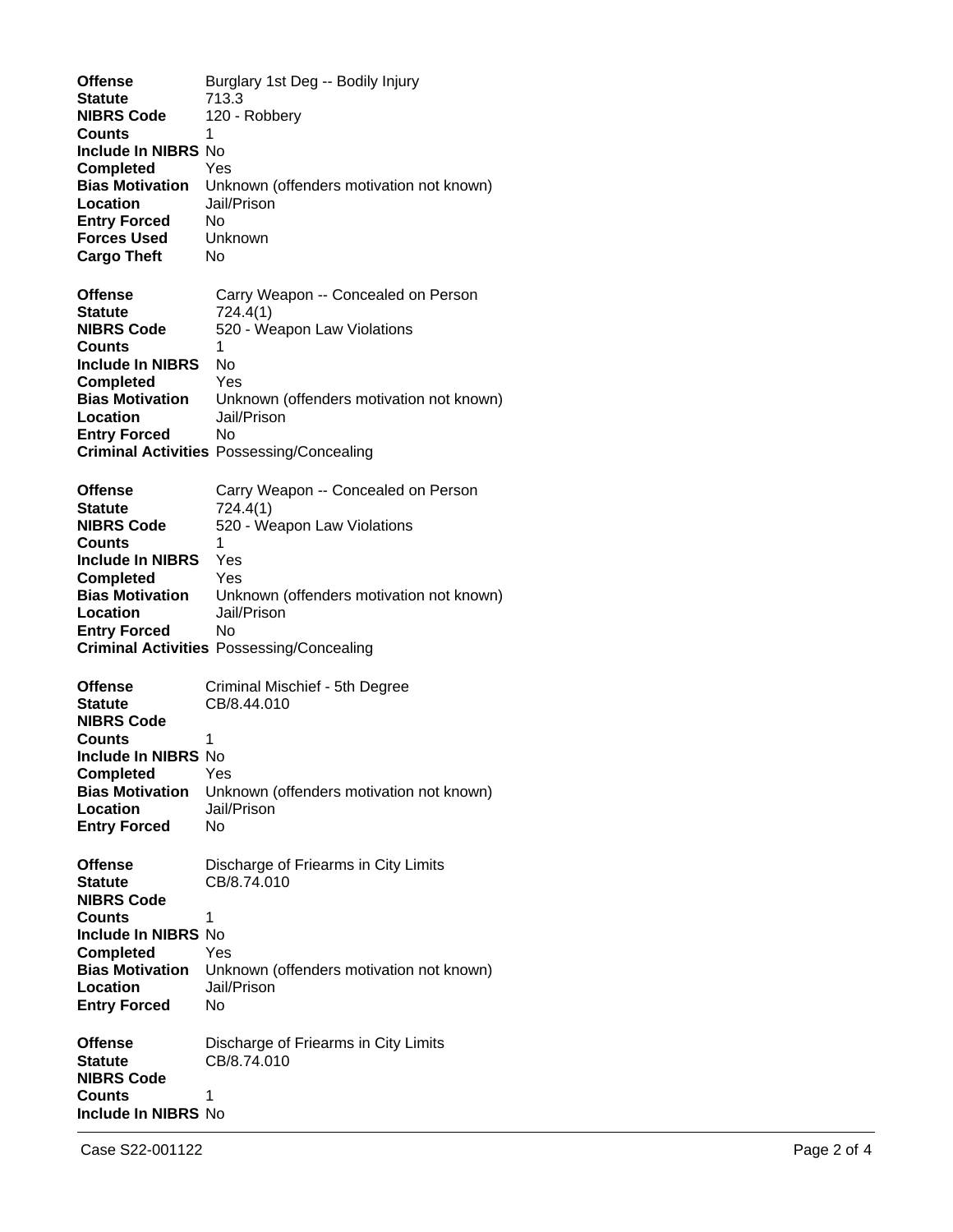| <b>Completed</b>                                                                                                                                                                                            | Yes                                                                                                                                                                                  |
|-------------------------------------------------------------------------------------------------------------------------------------------------------------------------------------------------------------|--------------------------------------------------------------------------------------------------------------------------------------------------------------------------------------|
| <b>Bias Motivation</b><br>Location<br><b>Entry Forced</b>                                                                                                                                                   | Unknown (offenders motivation not known)<br>Jail/Prison<br>No                                                                                                                        |
| <b>Offense</b><br><b>Statute</b><br><b>NIBRS Code</b><br><b>Counts</b><br><b>Include In NIBRS No</b><br><b>Completed</b><br><b>Bias Motivation</b><br>Location<br><b>Entry Forced</b><br><b>Forces Used</b> | Domestic Abuse Assault, 1st Off w/ Danger Weapon<br>708.2A(2)(c)<br>13A - Aggravated Assault<br>1<br>Yes<br>Unknown (offenders motivation not known)<br>Jail/Prison<br>No<br>Unknown |
| <b>Offense</b><br><b>Statute</b><br><b>NIBRS Code</b><br><b>Counts</b><br>Include In NIBRS No<br><b>Completed</b><br><b>Bias Motivation</b><br>Location<br><b>Entry Forced</b><br><b>Forces Used</b>        | Going Armed With Intent<br>708.8<br>13A - Aggravated Assault<br>1<br>Yes<br>Unknown (offenders motivation not known)<br>Jail/Prison<br>No<br>Unknown                                 |
| <b>Offense</b><br><b>Statute</b><br><b>NIBRS Code</b><br>Counts<br>Include In NIBRS Yes<br><b>Completed</b><br><b>Bias Motivation</b><br>Location<br><b>Entry Forced</b><br><b>Forces Used</b>              | Going Armed With Intent<br>708.8<br>13A - Aggravated Assault<br>1<br>Yes<br>Unknown (offenders motivation not known)<br>Jail/Prison<br>No<br>Unknown                                 |
| <b>Offense</b><br><b>Statute</b><br><b>NIBRS Code</b><br><b>Counts</b><br>Include In NIBRS No<br><b>Completed</b><br><b>Bias Motivation</b><br>Location<br><b>Entry Forced</b><br><b>Forces Used</b>        | Intimidation with Dangerous Weapon -- Intent<br>708.6<br>13A - Aggravated Assault<br>1<br>Yes<br>Unknown (offenders motivation not known)<br>Jail/Prison<br>No<br>Unknown            |

## **Arrestee**